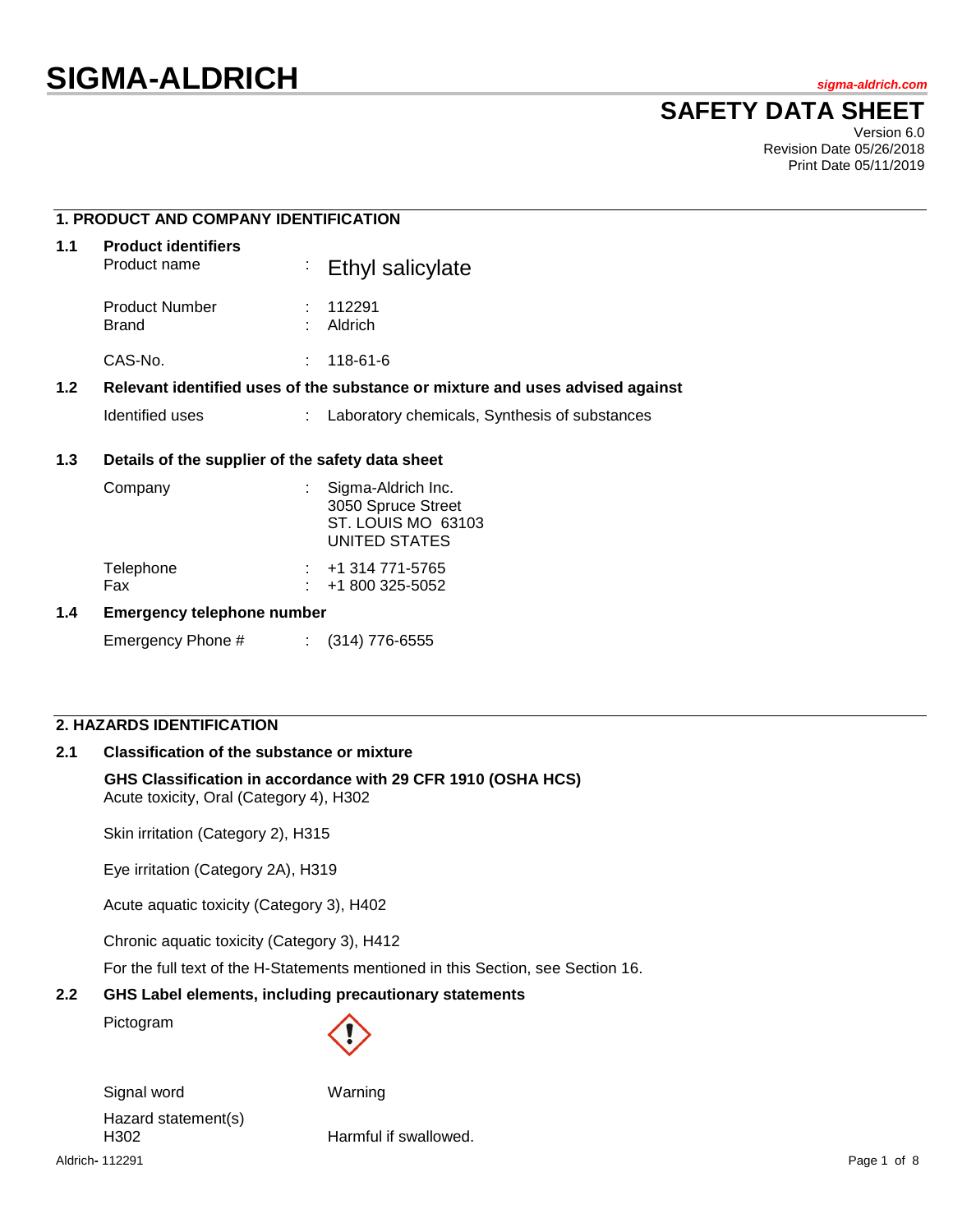| H315                       | Causes skin irritation.                                                                                                             |
|----------------------------|-------------------------------------------------------------------------------------------------------------------------------------|
| H <sub>3</sub> 19          | Causes serious eye irritation.                                                                                                      |
| H412                       | Harmful to aquatic life with long lasting effects.                                                                                  |
| Precautionary statement(s) |                                                                                                                                     |
| P <sub>264</sub>           | Wash skin thoroughly after handling.                                                                                                |
| P270                       | Do not eat, drink or smoke when using this product.                                                                                 |
| P273                       | Avoid release to the environment.                                                                                                   |
| P280                       | Wear eye protection/face protection.                                                                                                |
| P <sub>280</sub>           | Wear protective gloves.                                                                                                             |
| $P301 + P312 + P330$       | IF SWALLOWED: Call a POISON CENTER/doctor if you feel unwell.<br>Rinse mouth.                                                       |
| $P302 + P352$              | IF ON SKIN: Wash with plenty of soap and water.                                                                                     |
| $P305 + P351 + P338$       | IF IN EYES: Rinse cautiously with water for several minutes. Remove<br>contact lenses, if present and easy to do. Continue rinsing. |
| $P332 + P313$              | If skin irritation occurs: Get medical advice/attention.                                                                            |
| $P337 + P313$              | If eye irritation persists: Get medical advice/attention.                                                                           |
| P362                       | Take off contaminated clothing and wash before reuse.                                                                               |
| P501                       | Dispose of contents/ container to an approved waste disposal plant.                                                                 |
|                            |                                                                                                                                     |

## **2.3 Hazards not otherwise classified (HNOC) or not covered by GHS** - none

## **3. COMPOSITION/INFORMATION ON INGREDIENTS**

| 3.1 | <b>Substances</b> |  |
|-----|-------------------|--|
|     | Synonyms          |  |

: Ethyl 2-hydroxybenzoate

| Molecular weight | : $166.17$ g/mol  |
|------------------|-------------------|
| CAS-No.          | $: 118-61-6$      |
| EC-No.           | $: 204 - 265 - 5$ |
|                  |                   |

| Hazardous components    |                                  |               |
|-------------------------|----------------------------------|---------------|
| Component               | Classification                   | Concentration |
| <b>Ethyl salicylate</b> |                                  |               |
|                         | Acute Tox. 4; Skin Irrit. 2; Eye | $\leq$ 100 %  |
|                         | Irrit. 2A; Aquatic Acute 3;      |               |
|                         | Aquatic Chronic 3; H302,         |               |
|                         | H315, H319, H412                 |               |

For the full text of the H-Statements mentioned in this Section, see Section 16.

## **4. FIRST AID MEASURES**

## **4.1 Description of first aid measures**

## **General advice**

Consult a physician. Show this safety data sheet to the doctor in attendance.Move out of dangerous area.

#### **If inhaled**

If breathed in, move person into fresh air. If not breathing, give artificial respiration. Consult a physician.

#### **In case of skin contact**

Wash off with soap and plenty of water. Consult a physician.

## **In case of eye contact**

Rinse thoroughly with plenty of water for at least 15 minutes and consult a physician.

## **If swallowed**

Never give anything by mouth to an unconscious person. Rinse mouth with water. Consult a physician.

## **4.2 Most important symptoms and effects, both acute and delayed**

The most important known symptoms and effects are described in the labelling (see section 2.2) and/or in section 11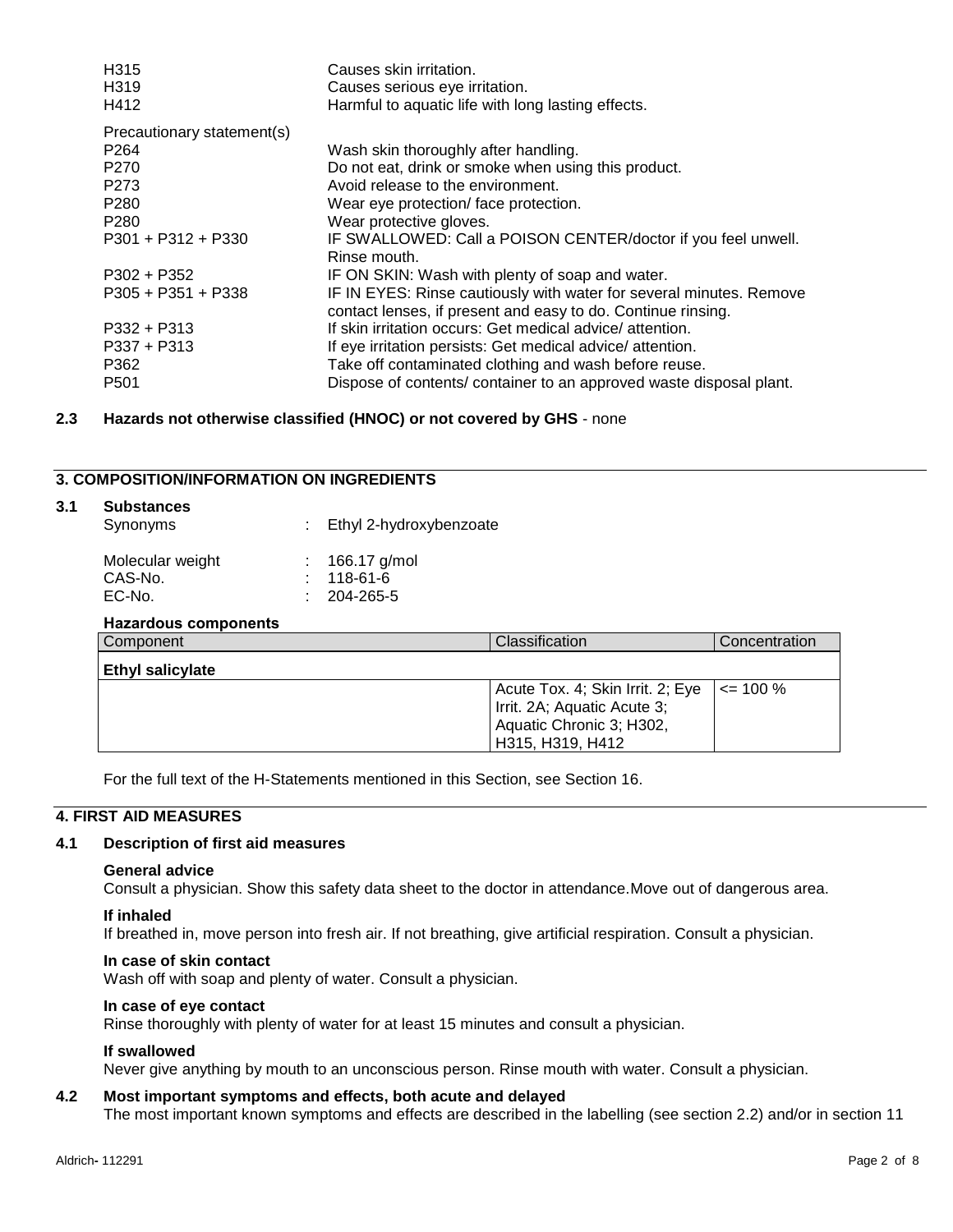## **4.3 Indication of any immediate medical attention and special treatment needed** No data available

## **5. FIREFIGHTING MEASURES**

### **5.1 Extinguishing media**

## **Suitable extinguishing media**

Use water spray, alcohol-resistant foam, dry chemical or carbon dioxide.

**5.2 Special hazards arising from the substance or mixture** Carbon oxides

## **5.3 Advice for firefighters**

Wear self-contained breathing apparatus for firefighting if necessary.

**5.4 Further information** No data available

## **6. ACCIDENTAL RELEASE MEASURES**

**6.1 Personal precautions, protective equipment and emergency procedures** Use personal protective equipment. Avoid breathing vapours, mist or gas. Ensure adequate ventilation. For personal protection see section 8.

# **6.2 Environmental precautions**

Prevent further leakage or spillage if safe to do so. Do not let product enter drains. Discharge into the environment must be avoided.

- **6.3 Methods and materials for containment and cleaning up** Soak up with inert absorbent material and dispose of as hazardous waste. Keep in suitable, closed containers for disposal.
- **6.4 Reference to other sections**

For disposal see section 13.

# **7. HANDLING AND STORAGE**

## **7.1 Precautions for safe handling**

Avoid contact with skin and eyes. Avoid inhalation of vapour or mist. For precautions see section 2.2.

#### **7.2 Conditions for safe storage, including any incompatibilities** Keep container tightly closed in a dry and well-ventilated place.

#### Light sensitive. Storage class (TRGS 510): 10: Combustible liquids

## **7.3 Specific end use(s)**

Apart from the uses mentioned in section 1.2 no other specific uses are stipulated

## **8. EXPOSURE CONTROLS/PERSONAL PROTECTION**

## **8.1 Control parameters**

## **Components with workplace control parameters**

Contains no substances with occupational exposure limit values.

## **8.2 Exposure controls**

## **Appropriate engineering controls**

Handle in accordance with good industrial hygiene and safety practice. Wash hands before breaks and at the end of workday.

# **Personal protective equipment**

## **Eye/face protection**

Face shield and safety glasses Use equipment for eye protection tested and approved under appropriate government standards such as NIOSH (US) or EN 166(EU).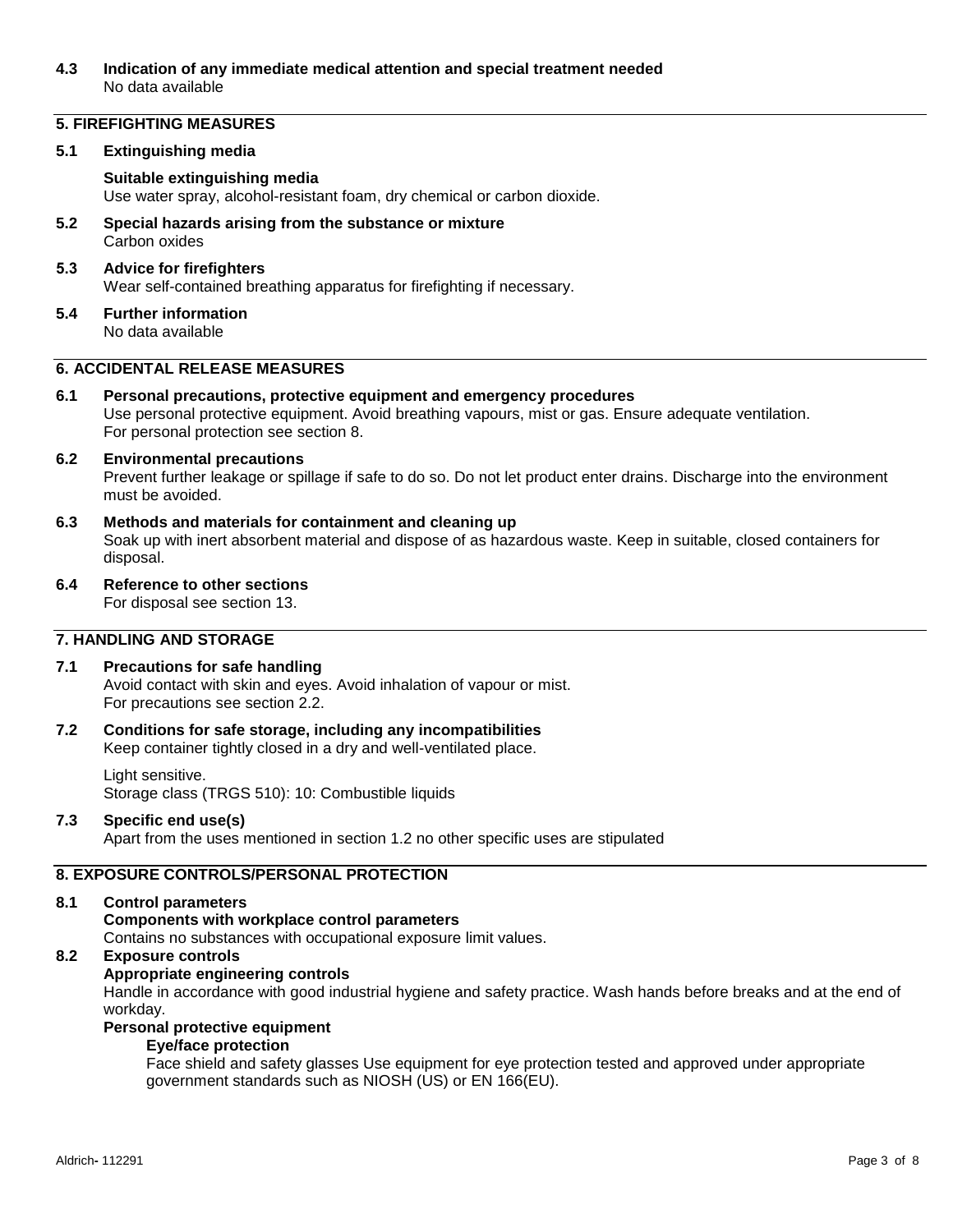## **Skin protection**

Handle with gloves. Gloves must be inspected prior to use. Use proper glove removal technique (without touching glove's outer surface) to avoid skin contact with this product. Dispose of contaminated gloves after use in accordance with applicable laws and good laboratory practices. Wash and dry hands.

Full contact Material: butyl-rubber Minimum layer thickness: 0.3 mm Break through time: 480 min Material tested:Butoject® (KCL 897 / Aldrich Z677647, Size M)

Splash contact Material: Nitrile rubber Minimum layer thickness: 0.4 mm Break through time: 30 min Material tested:Camatril® (KCL 730 / Aldrich Z677442, Size M)

data source: KCL GmbH, D-36124 Eichenzell, phone +49 (0)6659 87300, e-mail sales@kcl.de, test method: EN374

If used in solution, or mixed with other substances, and under conditions which differ from EN 374, contact the supplier of the CE approved gloves. This recommendation is advisory only and must be evaluated by an industrial hygienist and safety officer familiar with the specific situation of anticipated use by our customers. It should not be construed as offering an approval for any specific use scenario.

#### **Body Protection**

Complete suit protecting against chemicals, The type of protective equipment must be selected according to the concentration and amount of the dangerous substance at the specific workplace.

#### **Respiratory protection**

Where risk assessment shows air-purifying respirators are appropriate use a full-face respirator with multipurpose combination (US) or type ABEK (EN 14387) respirator cartridges as a backup to engineering controls. If the respirator is the sole means of protection, use a full-face supplied air respirator. Use respirators and components tested and approved under appropriate government standards such as NIOSH (US) or CEN (EU).

## **Control of environmental exposure**

Prevent further leakage or spillage if safe to do so. Do not let product enter drains. Discharge into the environment must be avoided.

# **9. PHYSICAL AND CHEMICAL PROPERTIES**

## **9.1 Information on basic physical and chemical properties**

| a) | Appearance                                         | Form: clear, liquid<br>Colour: colourless |
|----|----------------------------------------------------|-------------------------------------------|
| b) | Odour                                              | No data available                         |
| C) | Odour Threshold                                    | No data available                         |
| d) | рH                                                 | No data available                         |
| e) | Melting point/freezing<br>point                    | Melting point/range: 1 °C (34 °F) - lit.  |
| f) | Initial boiling point and<br>boiling range         | 234 °C (453 °F) - lit.                    |
| g) | Flash point                                        | 107 °C (225 °F) - closed cup              |
| h) | Evaporation rate                                   | No data available                         |
| i) | Flammability (solid, gas)                          | No data available                         |
| j) | Upper/lower<br>flammability or<br>explosive limits | No data available                         |
| k) | Vapour pressure                                    | 0.07 hPa at 25 °C (77 °F)                 |
| I) | Vapour density                                     | No data available                         |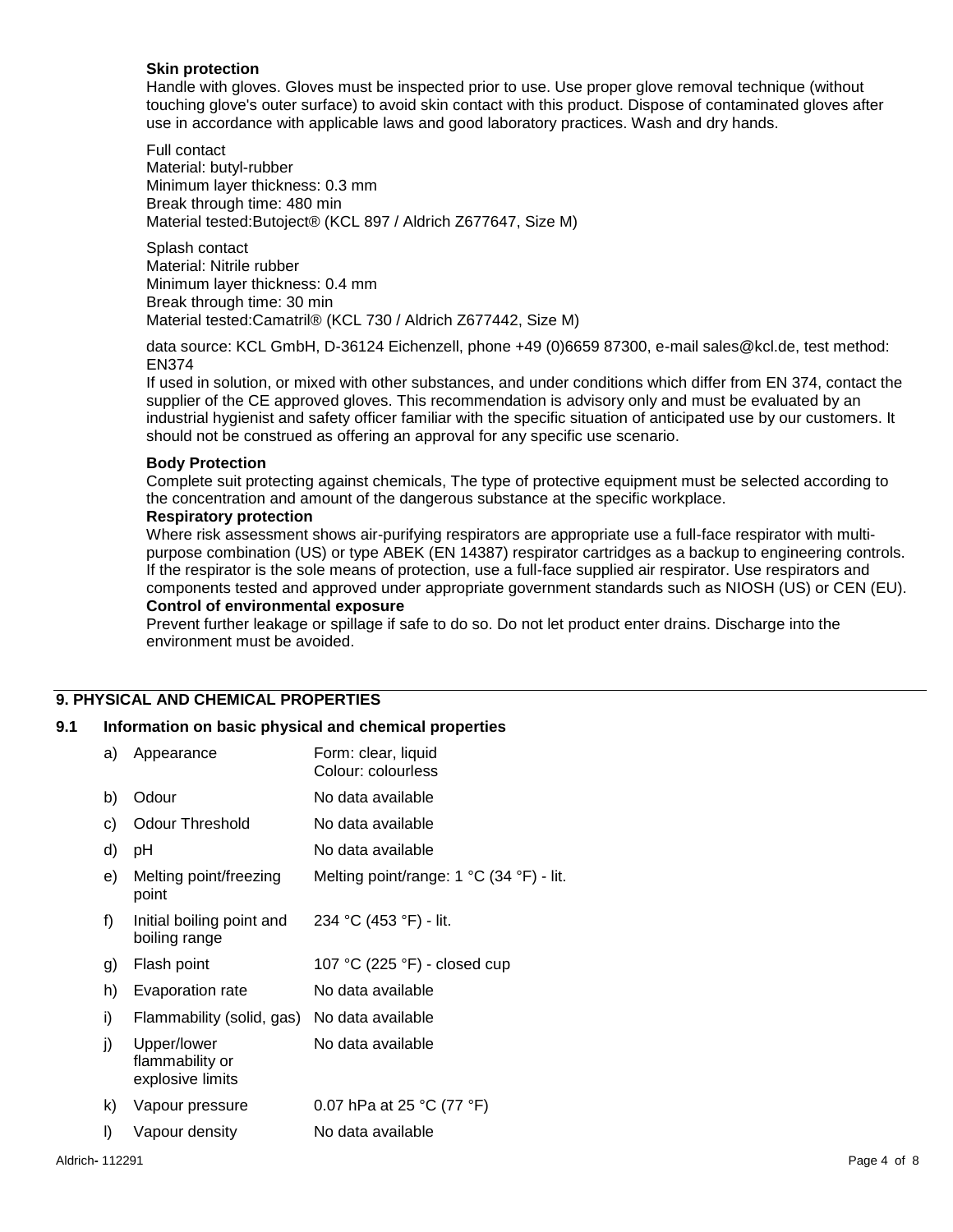|     | m) | Relative density                              | 1.131 g/cm3 at 25 °C (77 °F) |
|-----|----|-----------------------------------------------|------------------------------|
|     | n) | Water solubility                              | No data available            |
|     | O) | Partition coefficient: n-<br>octanol/water    | log Pow: 3                   |
|     | p) | Auto-ignition<br>temperature                  | No data available            |
|     | q) | Decomposition<br>temperature                  | No data available            |
|     | r) | Viscositv                                     | No data available            |
|     | S) | Explosive properties                          | No data available            |
|     | t) | Oxidizing properties                          | No data available            |
| 9.2 |    | Other safety information<br>No data available |                              |

## **10. STABILITY AND REACTIVITY**

#### **10.1 Reactivity** No data available

# **10.2 Chemical stability** Stable under recommended storage conditions.

- **10.3 Possibility of hazardous reactions** No data available
- **10.4 Conditions to avoid** No data available
- **10.5 Incompatible materials** Strong oxidizing agents, Strong bases

## **10.6 Hazardous decomposition products** Hazardous decomposition products formed under fire conditions. - Carbon oxides Other decomposition products - No data available In the event of fire: see section 5

## **11. TOXICOLOGICAL INFORMATION**

## **11.1 Information on toxicological effects**

#### **Acute toxicity**

LD50 Oral - Rat - 1,320 mg/kg Remarks: (RTECS) absorption LD50 Dermal - Rabbit - > 5,000 mg/kg Remarks: (External MSDS)

#### **Skin corrosion/irritation**

Skin - Human Result: No skin irritation Remarks: (External MSDS)

## **Serious eye damage/eye irritation**

# **Respiratory or skin sensitisation**

Human experience Result: negative Remarks: (External MSDS)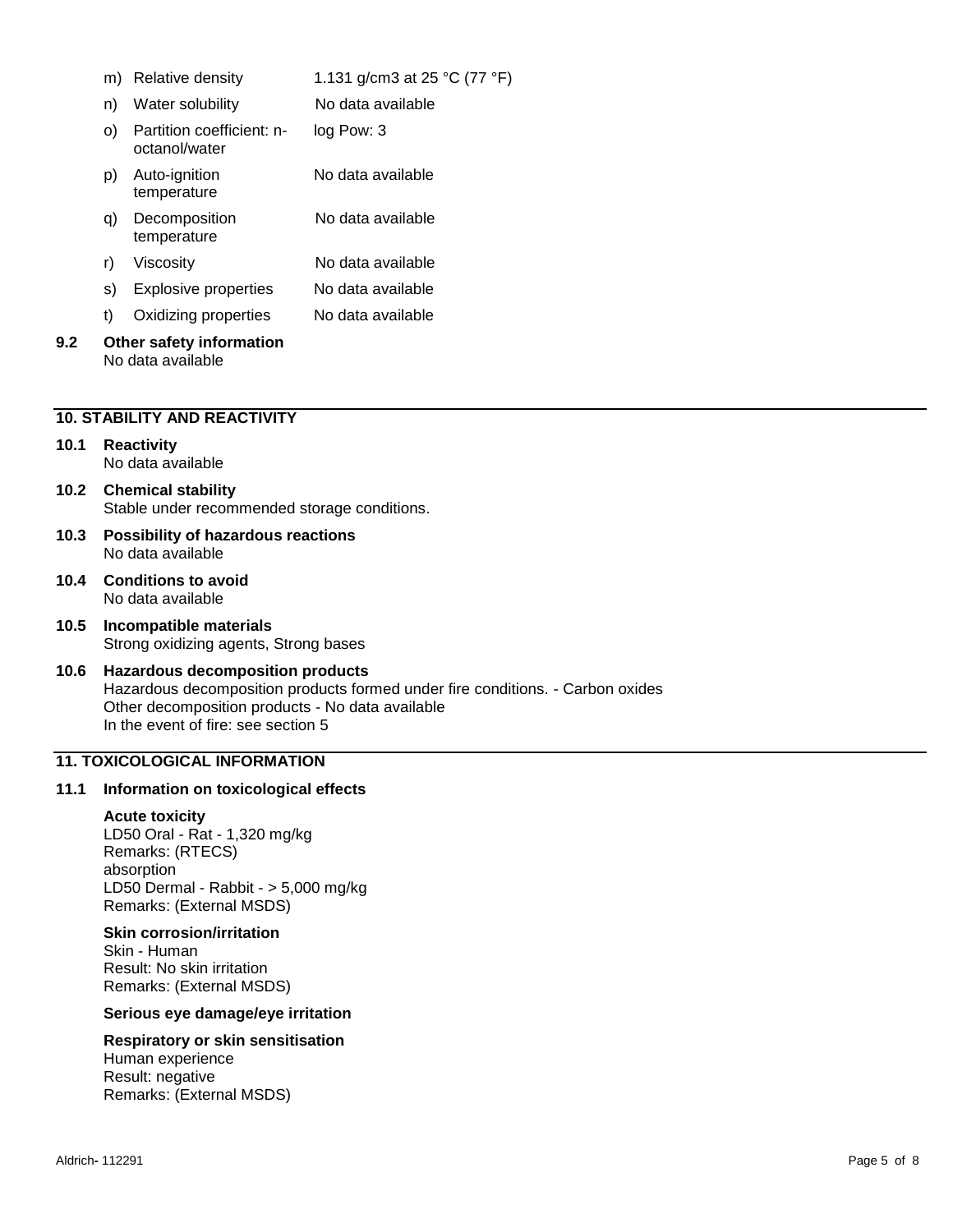## **Germ cell mutagenicity**

## **Carcinogenicity**

- IARC: No component of this product present at levels greater than or equal to 0.1% is identified as probable, possible or confirmed human carcinogen by IARC.
- ACGIH: No component of this product present at levels greater than or equal to 0.1% is identified as a carcinogen or potential carcinogen by ACGIH.
- NTP: No component of this product present at levels greater than or equal to 0.1% is identified as a known or anticipated carcinogen by NTP.
- OSHA: No component of this product present at levels greater than or equal to 0.1% is on OSHA's list of regulated carcinogens.

### **Reproductive toxicity**

#### **Specific target organ toxicity - single exposure**

Acute oral toxicity - We have no description of any toxic symptoms.

## **Specific target organ toxicity - repeated exposure**

#### **Aspiration hazard**

#### **Additional Information**

RTECS: VO3000000

To the best of our knowledge, the chemical, physical, and toxicological properties have not been thoroughly investigated.

Other dangerous properties can not be excluded. Handle in accordance with good industrial hygiene and safety practice.

## **12. ECOLOGICAL INFORMATION**

## **12.1 Toxicity**

| Toxicity to fish                                          | LC50 - Pimephales promelas (fathead minnow) - 19.6 mg/l - 96 h(Ethyl<br>salicylate)<br>Remarks: (ECOTOX Database) |
|-----------------------------------------------------------|-------------------------------------------------------------------------------------------------------------------|
| Toxicity to daphnia and<br>other aquatic<br>invertebrates | EC50 - Daphnia magna (Water flea) - 28 mg/l - 48 h(Ethyl salicylate)<br>(OECD Test Guideline 202)                 |

## **12.2 Persistence and degradability**

Biodegradability Result: 71 % - Readily biodegradable. (OECD Test Guideline 301D)

#### **12.3 Bioaccumulative potential**

#### **12.4 Mobility in soil**

#### **12.5 Results of PBT and vPvB assessment** PBT/vPvB assessment not available as chemical safety assessment not required/not conducted

#### **12.6 Other adverse effects**

An environmental hazard cannot be excluded in the event of unprofessional handling or disposal. Harmful to aquatic life with long lasting effects.

Discharge into the environment must be avoided.

## **13. DISPOSAL CONSIDERATIONS**

#### **13.1 Waste treatment methods**

## **Product**

Offer surplus and non-recyclable solutions to a licensed disposal company. Contact a licensed professional waste disposal service to dispose of this material.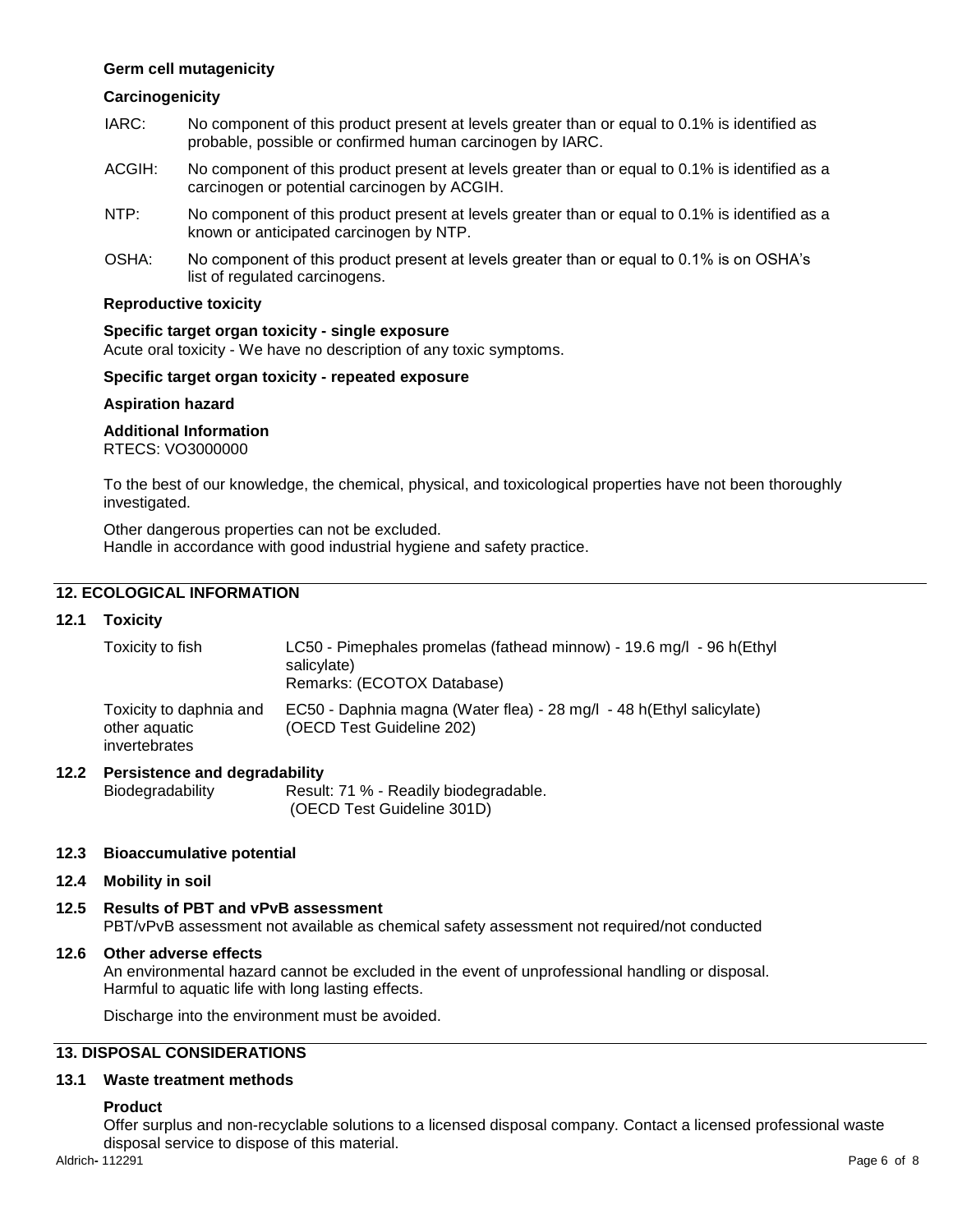Dispose of as unused product.

# **14. TRANSPORT INFORMATION**

#### **DOT (US)**

Not dangerous goods **IMDG** Not dangerous goods

## **IATA**

Not dangerous goods

## **15. REGULATORY INFORMATION**

### **SARA 302 Components**

No chemicals in this material are subject to the reporting requirements of SARA Title III, Section 302.

#### **SARA 313 Components**

This material does not contain any chemical components with known CAS numbers that exceed the threshold (De Minimis) reporting levels established by SARA Title III, Section 313.

## **SARA 311/312 Hazards**

Acute Health Hazard

## **Massachusetts Right To Know Components**

No components are subject to the Massachusetts Right to Know Act.

#### **Pennsylvania Right To Know Components**

| Ethyl salicylate                           | CAS-No.<br>$118 - 61 - 6$ | <b>Revision Date</b> |
|--------------------------------------------|---------------------------|----------------------|
|                                            |                           |                      |
| <b>New Jersey Right To Know Components</b> |                           |                      |
|                                            | CAS-No.                   | <b>Revision Date</b> |
| Ethyl salicylate                           | $118 - 61 - 6$            |                      |

## **California Prop. 65 Components**

This product does not contain any chemicals known to State of California to cause cancer, birth defects, or any other reproductive harm.

## **16. OTHER INFORMATION**

## **Full text of H-Statements referred to under sections 2 and 3.**

| H302 | Harmful if swallowed.                              |
|------|----------------------------------------------------|
| H315 | Causes skin irritation.                            |
| H319 | Causes serious eye irritation.                     |
| H402 | Harmful to aquatic life.                           |
| H412 | Harmful to aquatic life with long lasting effects. |

## **HMIS Rating**

| Health hazard:         | 2 |
|------------------------|---|
| Chronic Health Hazard: |   |
| Flammability:          |   |
| <b>Physical Hazard</b> | ი |
|                        |   |
| <b>NFPA Rating</b>     |   |
| Health hazard:         | 2 |
| Fire Hazard:           | 1 |